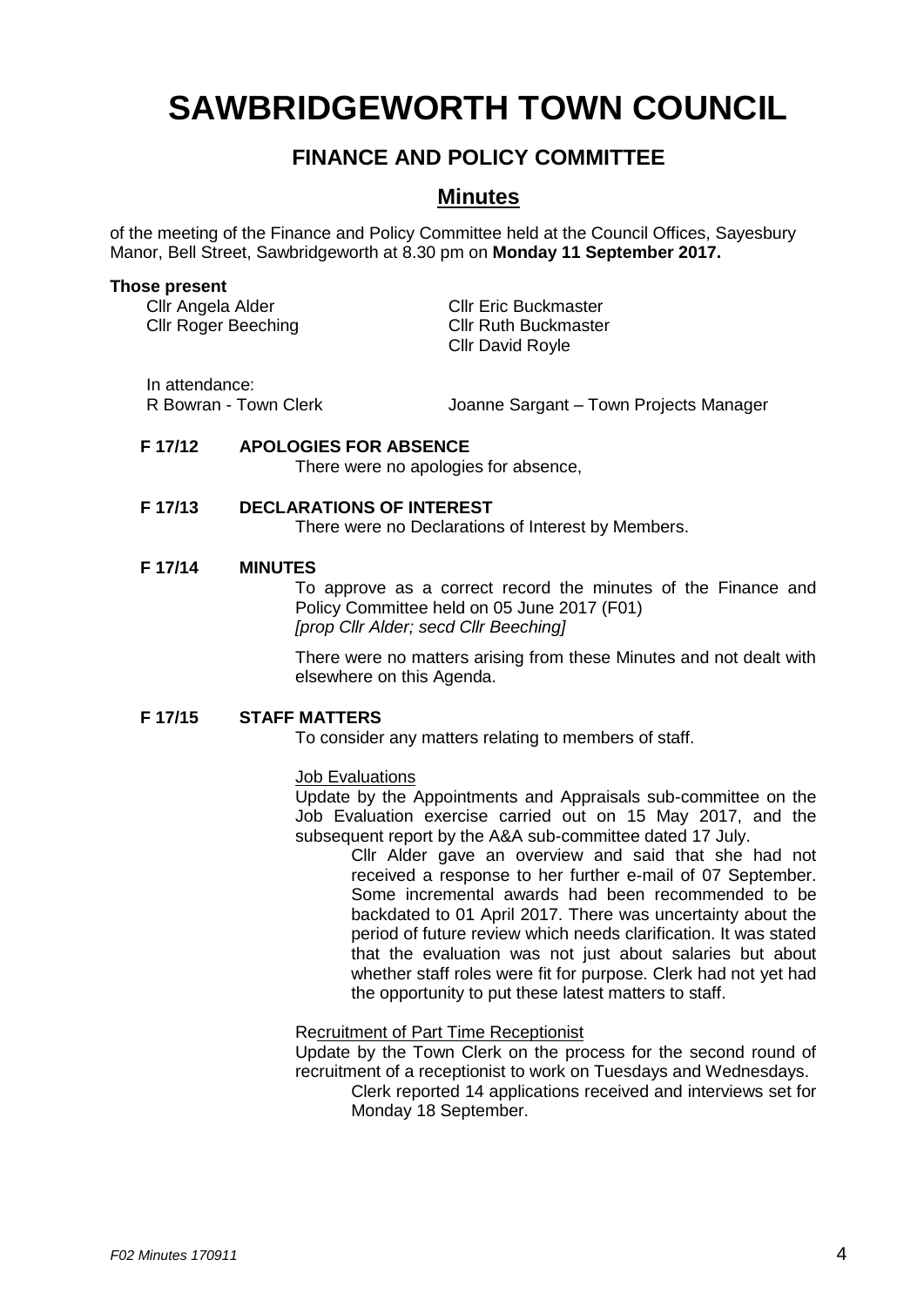## **F 17/16 FINANCE MATTERS**

To consider any matters relating to the finances of the Council

| F 17/16.1 | <b>Annual Return</b><br>Clerk advised members that the Annual Return and supporting<br>documents had been submitted to BDO, the external auditor, in due<br>time and that the notice advising on the availability of accounts for<br>inspection had been posted.                                                                                                                                                                                                                                                                                                                                                                                                                                                                                                                                                                                                                                        |
|-----------|---------------------------------------------------------------------------------------------------------------------------------------------------------------------------------------------------------------------------------------------------------------------------------------------------------------------------------------------------------------------------------------------------------------------------------------------------------------------------------------------------------------------------------------------------------------------------------------------------------------------------------------------------------------------------------------------------------------------------------------------------------------------------------------------------------------------------------------------------------------------------------------------------------|
| F 17/16.2 | <b>Management Report</b><br>Clerk presented a financial management report for the five months to<br>31 August 2017 to members for inspection and approval.<br>Resolved: After clarification of some items, to accept and<br>approve the financial management report.<br>[prop Cllr Beeching; secd Cllr Royle]                                                                                                                                                                                                                                                                                                                                                                                                                                                                                                                                                                                           |
| F 17/16.3 | Investments<br><b>Resolved:</b> To authorise the Clerk to make a deposit of<br>£50,000 with The Public Sector Deposit Fund managed by<br>CCLA (Churches Charities and Local Authorities) Investment<br>Management Limited.<br>[prop Cllr Beeching; secd Cllr Alder]                                                                                                                                                                                                                                                                                                                                                                                                                                                                                                                                                                                                                                     |
| F 17/16.4 | <b>Card payments</b><br>Following an increasing demand for alternative methods of paying<br>for allotment rent and event tickets, plus the ability to ensure<br>deposits and damage excesses for equipment hire:<br>Resolved: To authorise the Clerk to establish a card<br>merchant account and Chip and Pin mechanism.<br>[prop Cllr R Buckmaster; secd Cllr Alder]                                                                                                                                                                                                                                                                                                                                                                                                                                                                                                                                   |
| F 17/16.5 | <b>Budget</b><br>The general parameters and assumptions for the creation of a<br>budget for 2018/19 were discussed.<br>Precept increase to be:<br>8% - £21,433<br>Major items of additional budgeted expenditure to be included in the<br>first draft to be:<br>CCTV enhancement - £20,000<br>Sawbobus extension and support - £20,000<br>٠<br>Allotments improvements - £10,000<br>$\bullet$<br>Cemetery new roadway - £10,000<br>٠<br>Elmwood permissive rights footpath - £10,000<br>٠<br>Rights of Way maintenance - £10,000<br>٠<br>Hanging basket replacement - £5,000<br>٠<br>IT server replacement - £5,000<br>$\bullet$<br>Gazebo table replacement - £5,000<br>٠<br>War Memorial refurbishment - £5,000<br>$\bullet$<br>Items to be provided at break-even or at minimal cost:<br>Christmas Lights event<br>$\bullet$<br>Fun on the Field event<br>$\bullet$<br>Establishment of a new market |
|           | Draft budget to be prepared by the Clerk for review at the next                                                                                                                                                                                                                                                                                                                                                                                                                                                                                                                                                                                                                                                                                                                                                                                                                                         |

meeting of the committee.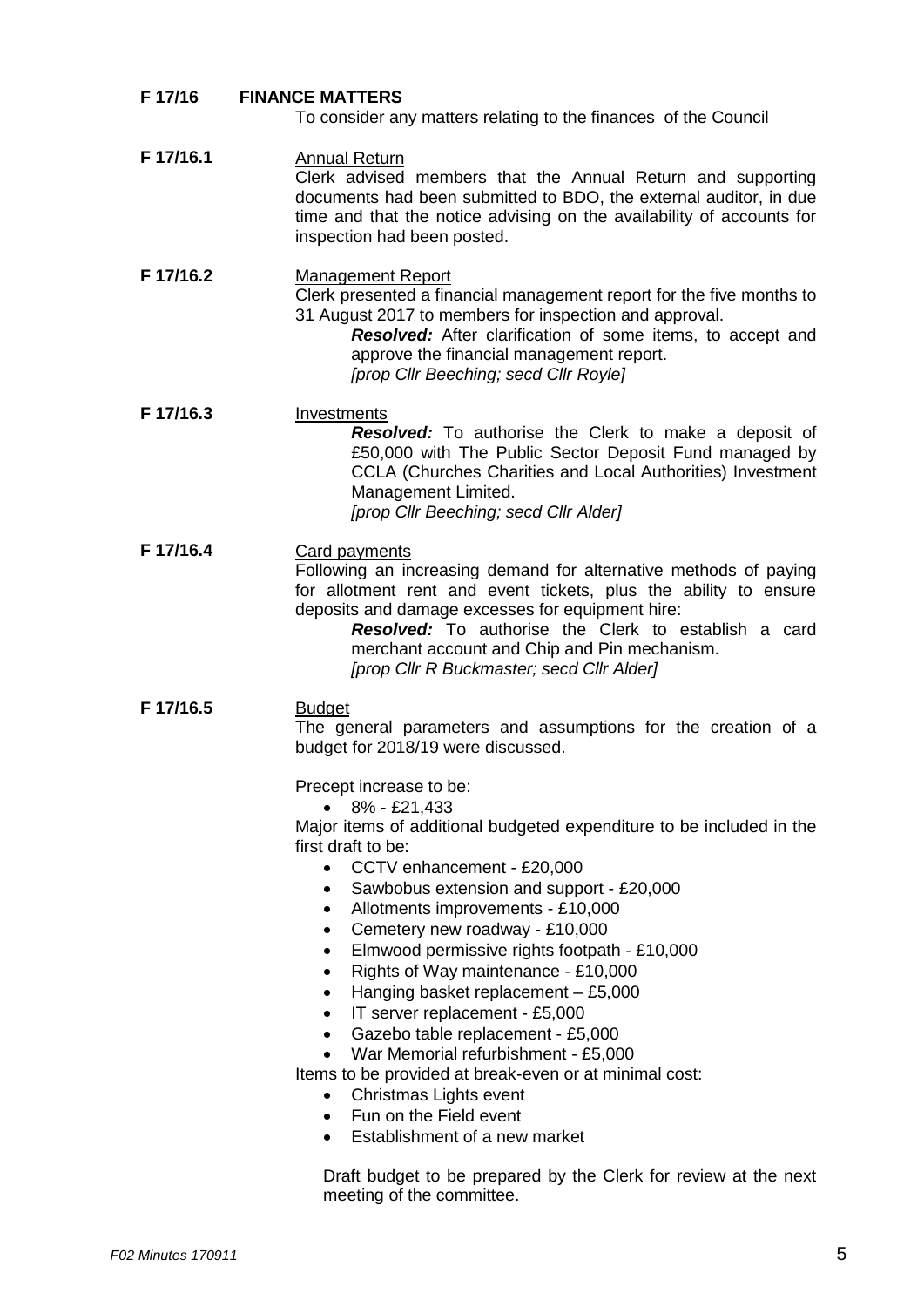| F 17/17   | <b>POLICY MATTERS</b><br>To consider any matters relating to Policy for the future development<br>of Town Council services to the community.                                                                                                                                                                                                                                                                                                                |
|-----------|-------------------------------------------------------------------------------------------------------------------------------------------------------------------------------------------------------------------------------------------------------------------------------------------------------------------------------------------------------------------------------------------------------------------------------------------------------------|
| F 17/17.1 | <b>Standing Orders and Financial Regulations.</b><br>Following recommendations in the report of the Internal Auditor.<br>Resolved: To approve changes to Standing Orders and<br>Financial Regulations relating to details of content.<br>[prop Cllr Beeching; secd Cllr Alder]                                                                                                                                                                              |
| F 17/17.2 | <b>Festive Lights Contract.</b><br>Following a Tender process conducted in August 2017;<br>Resolved: To authorise the Clerk to sign a further three year<br>agreement at a cost of £8,850 per annum with Aylesford<br>Electrical for the installation, testing, maintenance, de-<br>installation and storage of the town council's festive lights.<br>[prop Cllr Beeching; secd Cllr R Buckmaster]                                                          |
| F 17/17.3 | <b>Health &amp; Safety Support.</b><br>Following an evaluation of options carried out by the Clerk in August<br>2017.<br><b>Resolved:</b> To authorise the Clerk to sign a further three year<br>agreement at a cost of £2,700 per annum with ELAS for the<br>provision of HR and Health & Safety advice and insurance                                                                                                                                      |
|           | against claims made upon the council.<br>[prop Cllr Alder; secd Cllr R Buckmaster]                                                                                                                                                                                                                                                                                                                                                                          |
| F 17/17.4 | <b>Council Champions.</b><br>Following a submitted paper by Cllr Royle for a proposed Job<br>Description for Members taking on the role of Champion.<br>It was agreed that Cllr Beeching should prepare a simplified<br>version for consideration by Council.                                                                                                                                                                                               |
| F 17/17.5 | <b>Charges for Services</b><br>Following an increase in the requests from members of the public for<br>photocopying and laminating services:<br><b>Resolved:</b> To consider and approve charges to third parties<br>for council provided reproduction and associated services<br>[prop Cllr R Buckmaster; secd Cllr Royle]                                                                                                                                 |
| F 17/17.6 | <b>Charges for the Hire of Council Assets</b><br>Following a number of requests for hiring council assets, and after<br>deleting hire charges for the council's Land Rover Defender:<br><b>Resolved:</b> To consider and approve charges to third parties<br>for the hire and conditions of hire of council owned assets.<br>[prop Cllr R Buckmaster; secd Cllr Alder]                                                                                      |
| F 17/17.7 | <b>Cemetery Regulations</b><br>Following a review of the provisions contained in published<br>Regulations for the users of the Three Mile Pond Cemetery:<br><b>Resolved:</b> To consider and approve the following changes in<br>wording relating to the length of time floral tributes may be<br>left on graves following an interment:<br>Clause 29: delete "seven days" and<br>insert<br>"fourteen days"<br>Clause 37: delete "seven days" and<br>insert |
|           | "fourteen days"<br>[prop Cllr R Buckmaster; secd Cllr Royle]                                                                                                                                                                                                                                                                                                                                                                                                |